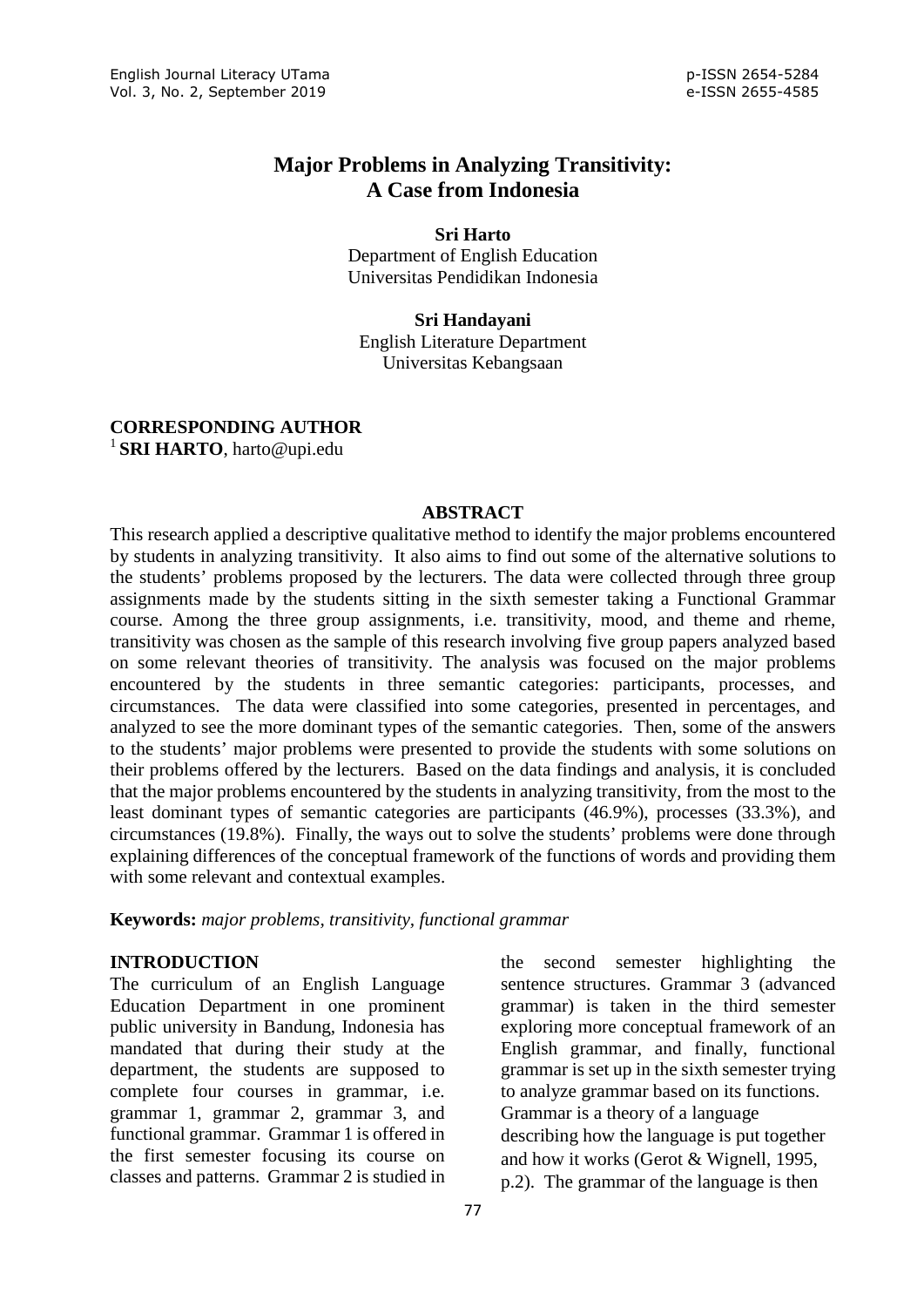classified into three types, i.e. traditional grammar, formal grammar, and functional grammar. Traditional grammar identifies the grammar of a standard English through the

description of parts of speech showing a prescription of a language and the correction of a 'bad' grammar. Formal grammar tries to analyze a structure of individual sentences and views the language as a set of rules allowing or disallowing certain sentence structures. Finally, functional grammar focuses its analysis on the actual use of a language and on its texts and contexts (Gerot & Wignell, 1995, pp.5- 6). In addition, in compliance with its function, the language is to make meanings and these meanings are influenced by the social and cultural contexts (Kondowe, 2014, p.175).

With regard to the grammar courses and the descriptions of competencies required by the curriculum, functional grammar as the last grammar course recommended by the curriculum was found to be the most difficult course for the students to study. The high difficulty level of the course has given some consequences to the students in which one of them is that they encountered some fundamental problems in understanding the functional grammar course. This has encouraged and triggered the lecturers of the course to do a research on this topic in order to get some ideas and frameworks to find adequate solutions to the students' problems, particularly the one related to transitivity.

The research in Functional Grammar organized by the lecturers tried to examine the major problems encountered by sixth semester students in analyzing the transitivity. It was implemented by the lecturers in the Functional Grammar (IG510) course which worth two credit hours at the English Education Department, Faculty of Language and Literature Education of one prominent state university in Bandung, West Java, Indonesia. The syllabus of the IG510 (Lukmana and Harto, 2010) mandated that

the students should be introduced with a meaning-based theory of grammar, i.e. functional grammar. It also provides a stepby-step account of functional grammar and then relates it to a language pedagogy and critical analysis of language use, an increasingly popular account of discourse that concerns language practices.

In accordance with the objectives of the course, the syllabus requires that upon the completion of the course, the students are expected to (1) have a solid understanding of the key topics in functional grammar; (2) be able to analyze texts by means of functional grammar theory; and (3) be able to relate the analysis to the concerns of language pedagogy and critical analysis of language use. Then, it is also explicitly written in the syllabus that the students are then assessed by the lecturers through three aspects with their percentages in the running semester, i.e. chapter report (15%), three group assignments  $(45\%)$ , and one test  $(40\%)$ (Lukmana and Harto, 2010). Considering the three aspects of course assessment, the group assignments are considered to be the highest percentage (45%) in the course assessment process. It means that the group assignments play an important role in determining the final score of the students at the end of the semester.

In relation to the assignments given by the lecturers to the students during the semester, there were three different texts assigned to the students with three different topics to analyze, i.e. mood, transitivity, and theme and rheme. Among the three topics, transitivity was found to be the most difficult topic for the students to analyze viewed from the problems dominantly found in their analysis. It seems to be quite reasonable since transitivity analysis is so complex involving three main aspects of semantic categories, i.e. participants, processes and circumstances (Halliday, 1994; Halliday & Matthiessen, 2004; 2014; Gerot & Wignell, 1995; Martin et al., 1997). Then, three aspects of the semantic categories are typically realized by three different groups, i.e. the participant by nominal group, the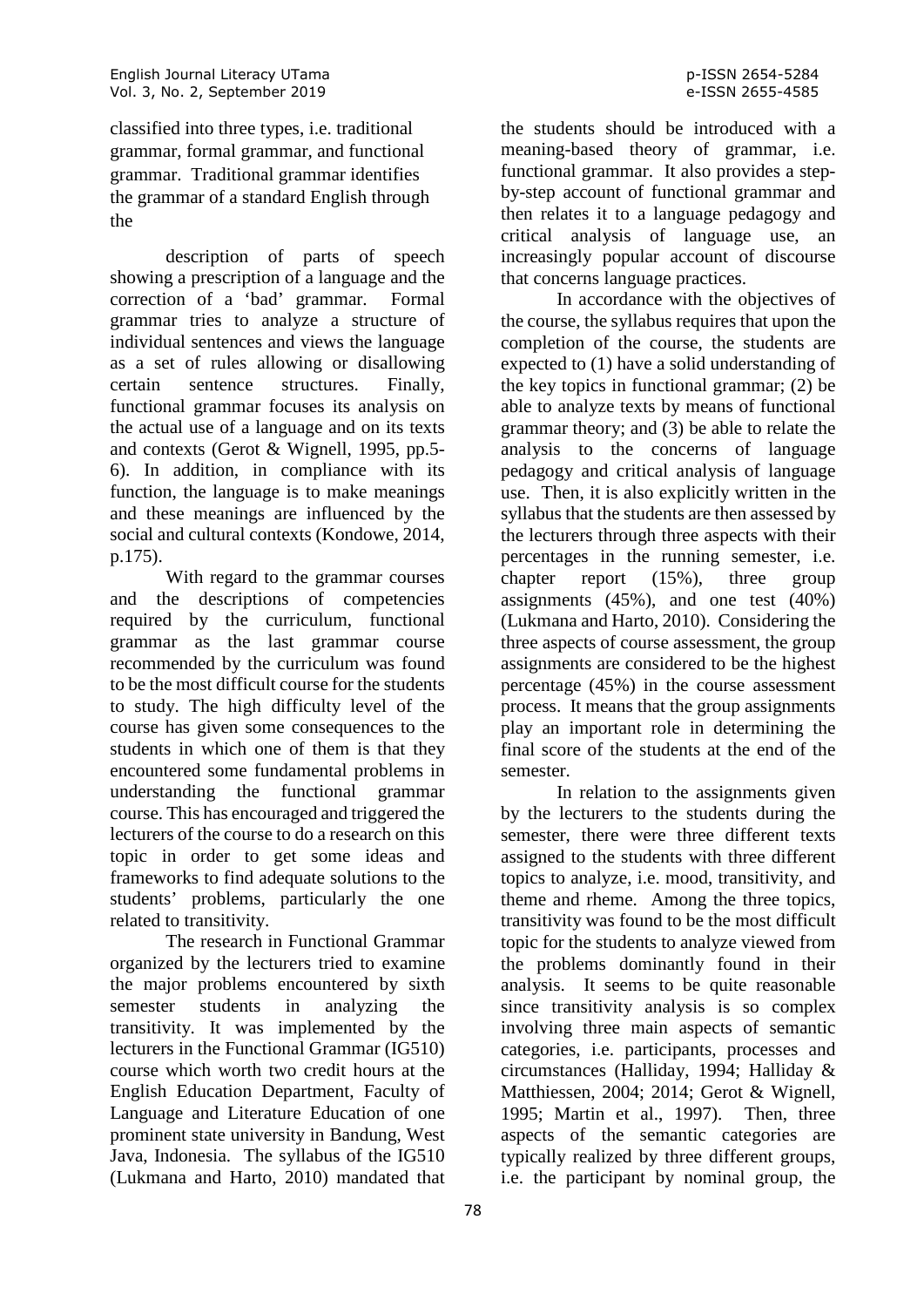process by verbal group, and the circumstance by adverbial group or prepositional phrase (Zhao & Zhang, 2017, p.33; Caili, 2005, p.112).

In addition, transitivity patterns represent the encoding of experiential meanings covering the meanings about the world, about experience, about how we perceive and experience what is going on (Eggins, 2004, p.249). Similarly, the system of transitivity belongs to the experiential meta-function and these are represented as a configuration of a process, participants involved in it, and attendant circumstances (Martin et al., 1997, p.100). Then, transitivity is achieved by mode of reflection which is imposing order on the endless variation and flow of events (Halliday & Matthiessen, 2004, p.170). The endless variation and flow of events in the grammatical system are construed into world of experience which is known as process types. The types of processes in transitivity are then identified as material, mental, relational, behavioral, verbal, existential processes (Halliday & Matthiessen, 2004, pp.170-171; Gerot & wignell, 1995, p.54; Adjei et al., 2015, p.25) and meteorological processes (Gerot & Wignell, 1995, p.54).

Considering the complexities and a high level of difficulty in the analysis of transitivity, therefore, it is interesting to find out the major problems encountered by the students, classify the dominant problems encountered by them, and provide the students with some descriptive solutions proposed the lecturers. For these reasons, this topic is worth investigating.

### **METHOD**

This study applied a descriptive qualitative method to identify the types of major problems encountered by the students in analyzing transitivity, including three semantic categories, i.e. participants, processes, and circumstances. In addition, this study also aims to present the answers to the students' major problems in analyzing the transitivity. The data were collected from three group assignments of the students

sitting in the sixth semester at the English Education Department of a public university in Bandung, West-Java, Indonesia taking a Functional Grammar (IG510) course. From the three group assignments, transitivity was chosen as the sample of this research, instead of mood and theme and rheme, since there were some major problems found in the students' work in analyzing the transitivity compared to those of the other two, i.e. mood and theme and rheme. There were five group papers written by the students on transitivity analyzed based on some theories of transitivity by Halliday (1994), Halliday & Matthiessen (2004, 2014), Gerot & Wignell (1995), and Martin et al. (1997). The analysis was focused on the major problems encountered by the students in analyzing the transitivity in the three semantic categories. The data were then classified, presented in percentages, and analyzed to see the more dominant types of the semantic categories. Then, some of the answers to the students' major problems were presented to provide the students with some solutions on their major problems. Some conclusions are then drawn from the data findings and analysis on the students' major problems particularly in analyzing the transitivity.

### **RESULTS AND DISCUSSION**

The analysis on the students' major problems in transitivity in the Functional Grammar class is classified into three semantic categories as proposed by Halliday (1994), Halliday & Matthiessen (2004; 2014), Gerot & Wignell (1995), and Martin et al. (1997), i.e. participants, processes, and circumstances. The details of the major problems encountered by the students in the analysis of transitivity are presented in Table 1 below. Each category is preceeded by a table representing the findings of the research and followed by a discussion of the results on the relevant issues.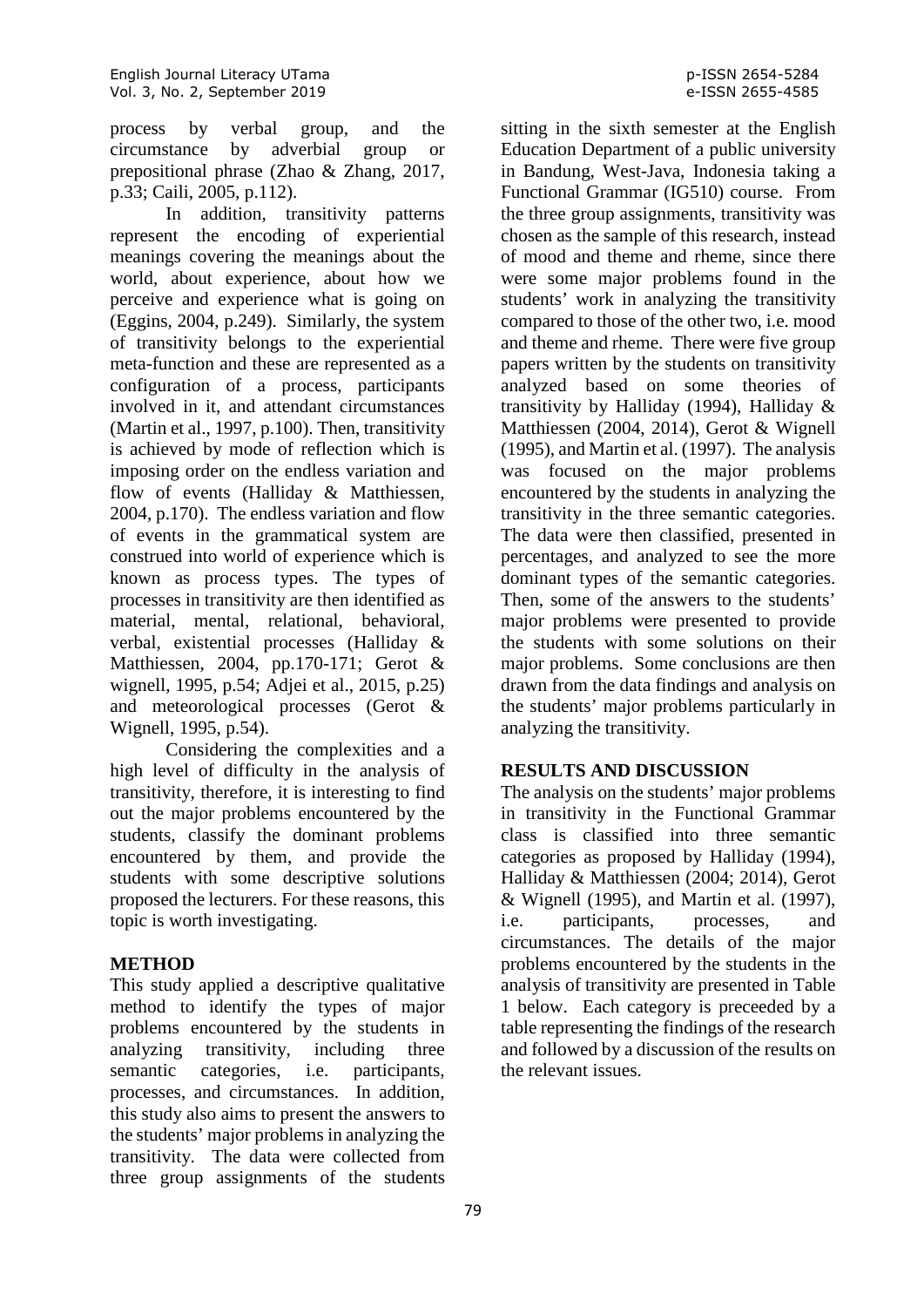| N <sub>0</sub> | <b>Types of Semantic Categories</b> | <b>Frequency</b> | Percentage       |  |
|----------------|-------------------------------------|------------------|------------------|--|
|                |                                     |                  | $\mathcal{O}(6)$ |  |
|                | Participants                        | 38               | 46.9             |  |
|                | Processes                           |                  | 33.3             |  |
| 3              | Circumstances                       | 16               | 19.8             |  |
|                | <b>Total</b>                        |                  | 100              |  |

Table 1 above clearly indicates that the highest percentage of the problems encountered by students in analyzing transitivity in the Functional Grammar class is the participants (46.9%), then followed by processes (33.3%) and circumstances (19.8%). These percentages show that the terms such as Actor, Goal, Behaver, Range, Senser, Phenomenon, Sayer, Target, and Receiver have not been appropriately understood by the students. The discussion on each type of the semantic categories is presented below.

#### **Participants**

The major problems encountered by the students in the analysis of participants as one of the semantic categories can be seen in the Table 2 below.

#### **Table 2: Percentage of Participants**

| N <sub>0</sub>          | <b>Types of Participants</b>       | <b>Frequency</b>   | Percentage |
|-------------------------|------------------------------------|--------------------|------------|
|                         |                                    | (f)                | (%)        |
|                         | <b>Non-relational participants</b> |                    |            |
|                         | Actor                              | 6                  | 15.7       |
| $\overline{2}$          | Goal                               | 5                  | 13.2       |
| 3                       | Senser                             | 5                  | 13.2       |
| $\overline{\mathbf{4}}$ | Phenomenon                         | 5                  | 13.2       |
| 5                       | Range                              | 3                  | 7.9        |
| 6                       | Sayer                              | $\overline{2}$     | 5.3        |
| 7                       | Behaver                            |                    | 2.6        |
| 8                       | Target                             | 0                  | 0          |
| 9                       | Receiver                           | 0                  | 0          |
|                         | <b>Relational participants</b>     |                    |            |
| 1                       | Carrier                            | $\overline{4}$     | 10.5       |
| $\overline{2}$          | Attribute                          | $\overline{4}$     | 10.5       |
| 3                       | Token                              | $\overline{2}$     | 5.3        |
| 4                       | Value                              |                    | 2.6        |
|                         |                                    | 38<br><b>Total</b> | 100        |

The results of the data analysis on the problems of participants encountered by students in the transitivity analysis show that there are eleven types of problems of participants: Actor, Goal, Senser, Phenomenon, Range, Sayer, and Behaver for the non-relational participants; and Carrier, Attribute, Token and Value for the relational participants. Meanwhile, Target and

Receiver of the non-relational participants did not occur.

In accordance with the Table 2 above, the Actor (15.7%) is the most dominant type of problem made by the students and the least dominant types (2.6%) are Behaver (nonrelational participant) and Value (relational participant) successively. The example of problems with participants can be seen in the Case 1 in the Excerpt 1 below.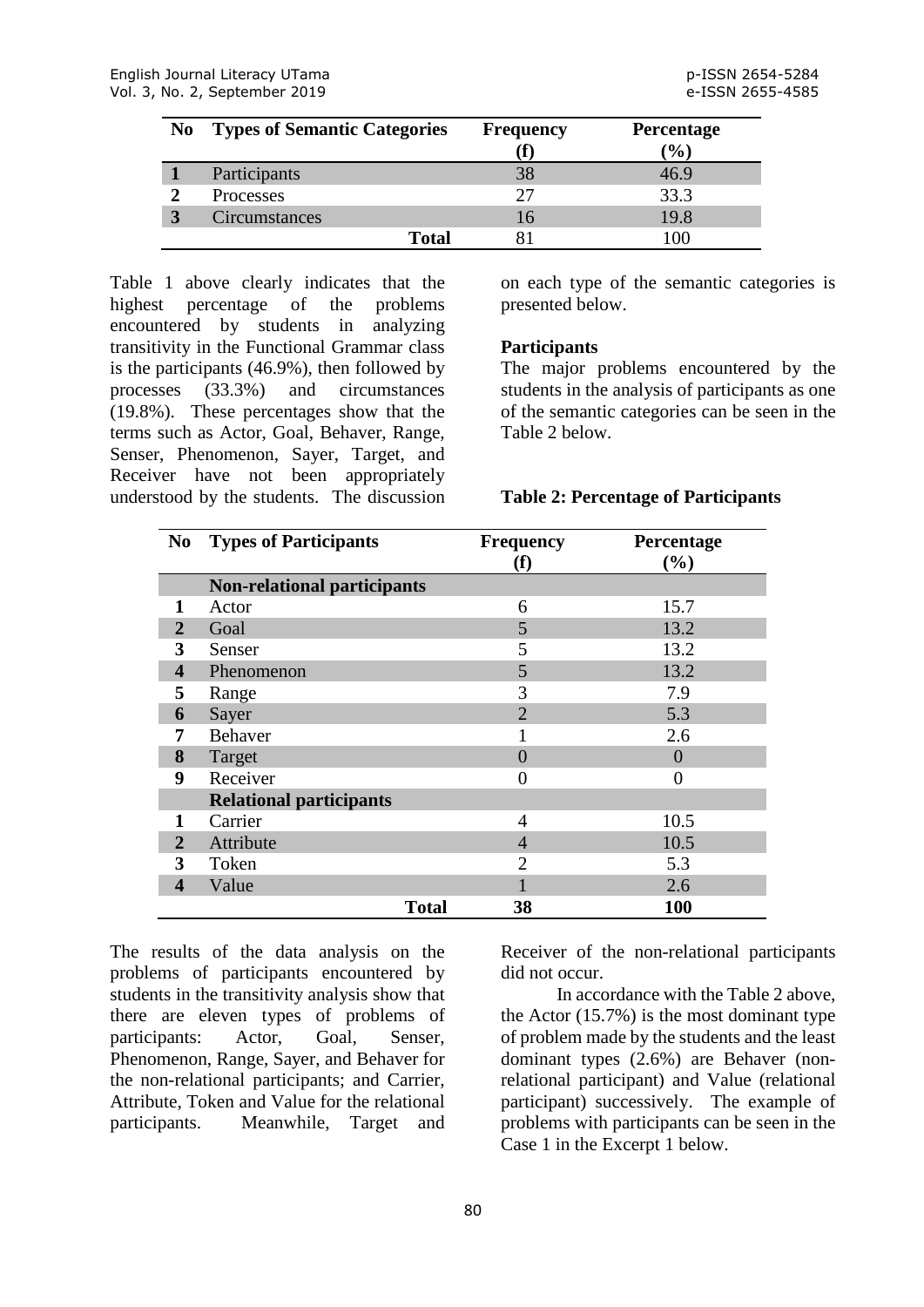| Text                  | Words to | Identified | Intended | Type of mistake |
|-----------------------|----------|------------|----------|-----------------|
|                       | analyze  | mistake    | type     |                 |
| Case $1$ :            | The news | Phenomenon | Range    | Participant     |
| Most people in Padang |          |            |          |                 |
| cannot watch the news |          |            |          |                 |

## **Excerpt 1: Problems with Participants**

The word 'watch' in the Case 1 above belongs to the behavioural process as described in the discussion section. It means that the obligatory participant in this clause should be Behaver for most people and should not be a Phenomenon. So, the participant for the news is Range.

# *Non-Relational Participants*

## *Actor and Behaver*

The term "Actor" is used to mark the participant in the material process. The Actor shows 'an entity who or which does something (Gerot & Wignell, 1995, p.55; Adjei et al., 2015, p.26). Data found in the students' assignments showed that there were many problems encountered by the students in analyzing participant which was classified as an Actor. This kind of problem happened in the participant where it supposed to be an Actor, but the students analyzed it as a Behaver. See the following example ([1]).

# [1] I took the TEFL course.

The students analyzed the word "I" as an Actor where it supposed to be a Behaver since the word "took" in the sentence [1] is not included in a material process, but it supposed to be a behavioural process. It is a behavioural process since "took" is not a physical action like taking something that can be seen as a physical movement. The word "took" in this sentence is more likely as the students' activity to attend a lecture in a Teaching English as a Foreign Language (TEFL) course. Therefore, the word "took" is not included in a material process. The students' problem in analyzing the participant was caused by the students' confusion in understanding the word "took"

in the sentence. Another students' problem can be viewed in the following sentence.

[2] … others outside the city can see and need to know the extent of the damage…

The word "others" in [2] is classified by the students as an Actor where it supposed to be a Behaver. The words "see and need to" are verbs showing physiological and psychological behaviour (Gerot & Wignell, 1995, p.60). So, "others" is not included in a material process, but in a behavioural process.

[3] The driver thought he was in a Formula One Race.

In this case, the students made a mistake in analyzing a participant "he" in the sentence [3]. The students analyzed "he" as a participant Actor where it supposed to be a participant Carrier since "he" is followed by "was" and is followed by circumstance in a Formula One Race. It means that "was" is an auxiliary in the sentence [3]. Therefore, "he" is a Carrier.

From the above problems, it can be concluded that the students still showed a confusion to analyze transitivity due to their problems in understanding the appropriate meaning of the verbs in the above sentences, i.e. in the sentences [1], [2], and [3].

# *Goal and Range*

The term "Goal" is placed in the second position in the table of students' problems in analyzing participants. Goal is categorized as a participant where it can be classified as an "entity to which the process is extended or directed" (Gerot & Wignell, 1995; Adjei et al., 2015). The term "Goal" is present both in a negative sentence and in a positive one. The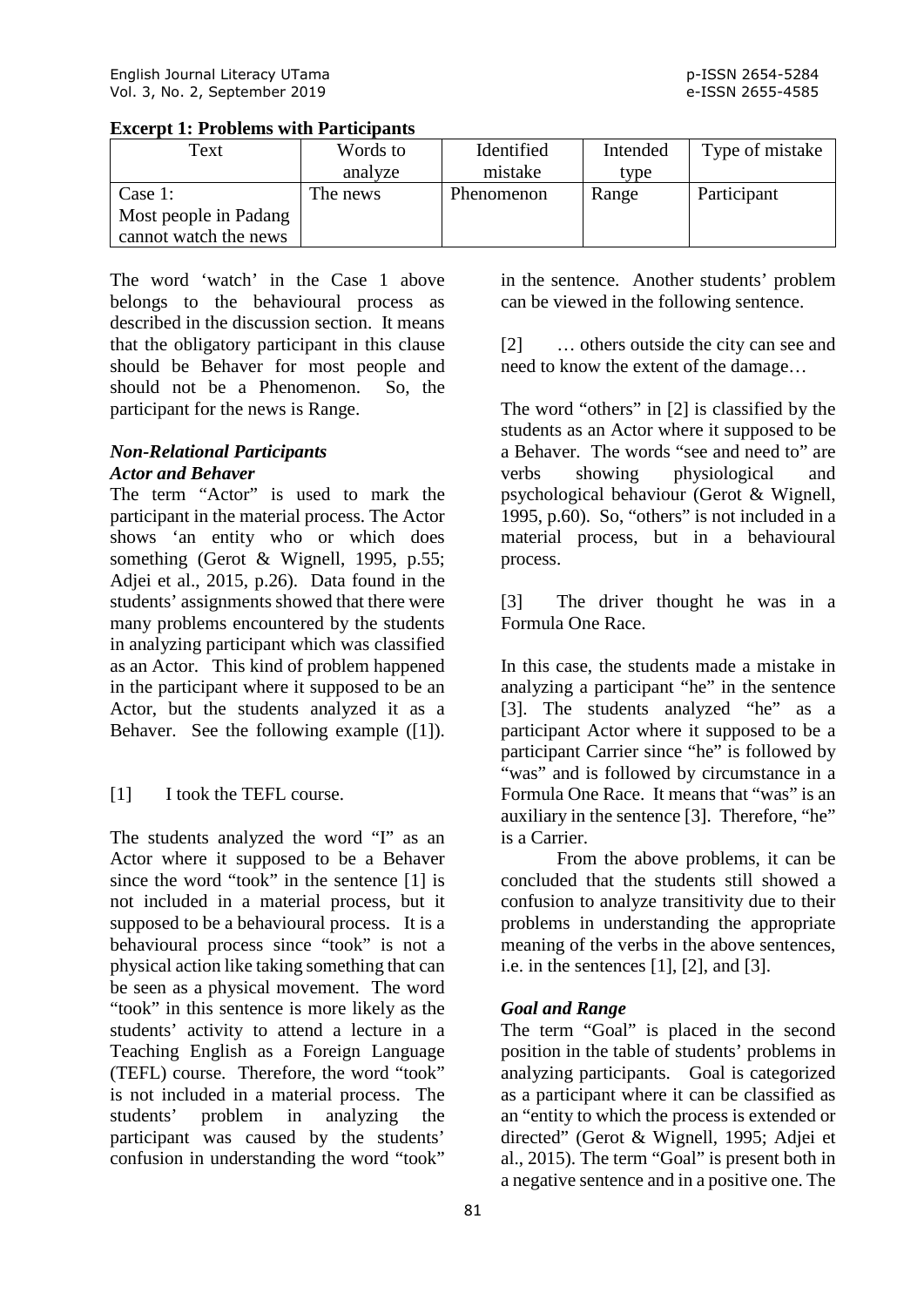examples of the students' problems are indicated in the following examples.

[4] My friend ran out of patience.

The word "patience" in the sentence [4] is included in a Range as it is seen in the following formula.

| My friend | ran out of | patience. |
|-----------|------------|-----------|
| Actor     | Material   | Range     |

This is the case since "ran out of" is classified as a material process in which the phrase "ran out of" actually means "*habis*" in Indonesian language.

In this case, the students analyzed the word "patience" as a "Goal" considering that the verb in that sentence was a material process. Therefore, the word "patience" was viewed by the students as a Goal. However, in this case, the word "patience" is not a Goal, but a Range considering that the word "patience" provides a specific coverage to the process that occurred, i.e. "ran out of patience".

Another case of Goal is also identified in the students' analysis on a phrase "an assistant of English teaching position" which was analyzed as a Range by the students where it supposed to be a Goal.

[5] I had already applied to an assistant of English teaching position.

Students' problems in analyzing the sentences in the first case [4] and in the second case [5] were found to show that the students did not have any sensitivity to differentiate the verbs indicating "the notion that some entity physically does something" (Gerot & Wignell, 1995, p.55) when it is followed by a participant, the students' analysis was supposed to classify it as "participant as a Goal" but they classified it as "participant as a Range". These conceptual frameworks of verbs have to be continuously trained to students to understand various differences of verbs used in different texts and contexts.

## *Senser and Phenomenon*

Senser and Phenomenon are participant's roles that are available in the mental processes. A Senser is viewed to have a conscious being who has a sensitivity to feel, think, or see. Meanwhile, a Phenomenon is something that is felt, thought, or seen. There are several problems encountered by the students in the analysis of mental processes.

[6] They found only one body alive.

The word "they" in the sentence [6] was analyzed as a Senser by students. It supposed to be an Actor since the verb "found" is included in a material verb meaning "doing something physically". This verb is, therefore, not included in a mental process. It is different from the following case which is indicated in the sentence [7]. The students found problems with a phrase "a live rabbit" in the following sentence.

"A live rabbit" in the sentence [7] was analyzed by the students as a Phenomenon. The right analysis is that it is a Goal since the verb in the sentence is a material process.

# *Sayer*

A sample of students' problems in the analysis of a Sayer can be seen in the following case [8].

[8] None of the passenger complained...

The word "complained" was analyzed by the students as a participant Sayer where it supposed to be an Actor. The word "complained" in the sentence [8] does not mean to directly talk to a person, however, it means to say that "the activity which is done to express an unexpected event". Therefore, an Actor is more appropriate to analyze the sentence [8]. Another student's problem to analyze the Sayer is also seen in the sentence [9] in the following.

<sup>[7]</sup> One man finds a live rabbit.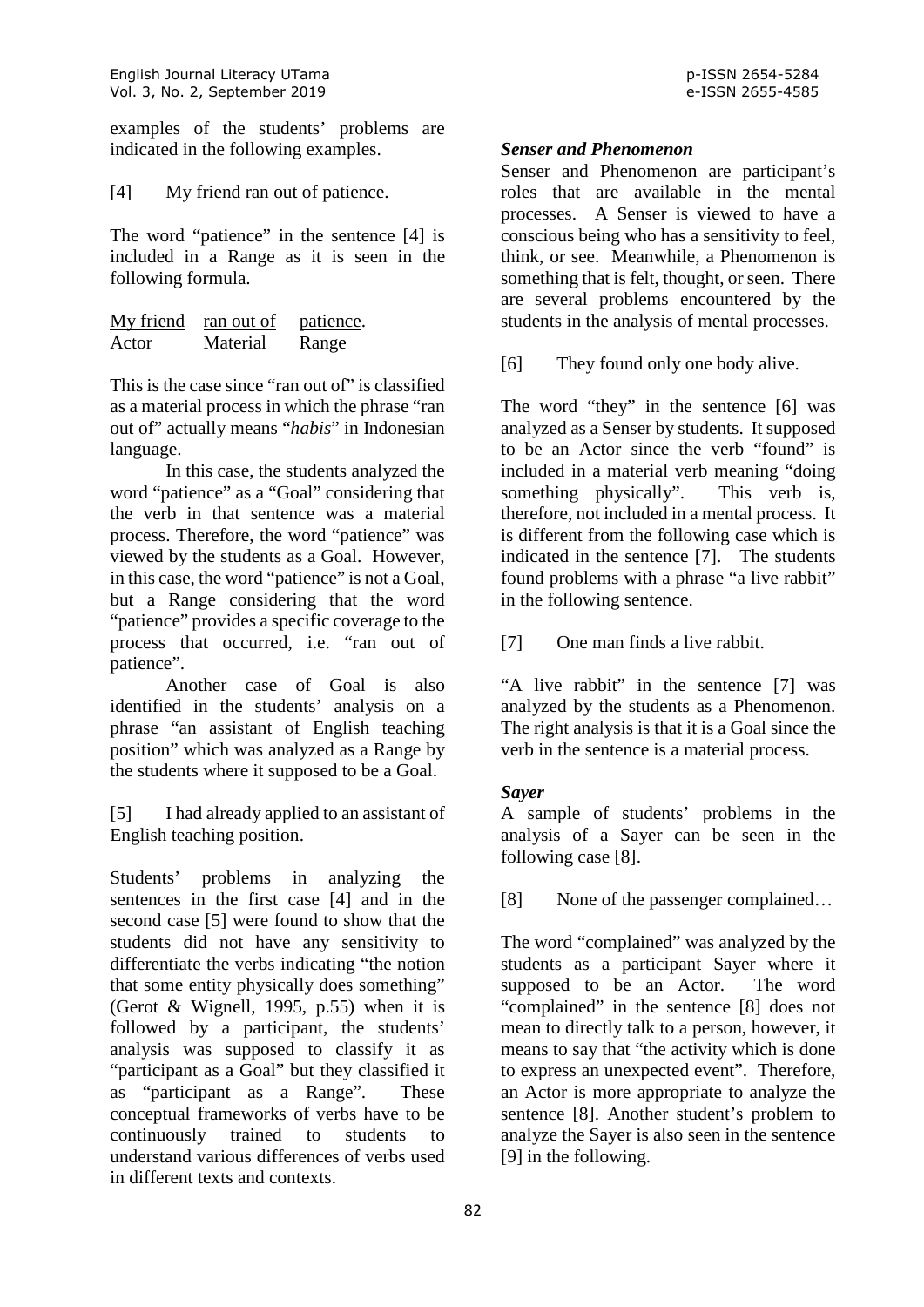[9] A report on the costs of climate change said…

From the overall problems encountered by the students above, they can be analyzed and identified that the types of problems encountered by the students show some patterns which are indicated in the following table (Table 3).

**Table 3: Patterns of Students' Mistakes in Analyzing Participants** 

| No | <b>Mistakes</b> | Intended correction |
|----|-----------------|---------------------|
|    | Actor           | <b>Behaver</b>      |
| 2  | Actor           | Carrier             |
| 3  | Goal            | Range               |
|    | Range           | Goal                |
| 5  | Senser          | Actor               |
| 6  | Phenomenon      | Goal                |
|    | Sayer           | Actor               |

## *Relational Participants*

The Table 2 above mentions that there are some problems found by the students in the analysis of participants and processes in the relational processes. The most dominant problems found by the students were in the analysis of participants. The other problems were also found by the students in the analysis of processes, i.e. Identifying process and Attributive process.

### *Participants*

In the relational processes, participants were classified into two main categories, i.e. Attributive processes covering Carrier and Attribute; and Identifying processes consisting of Token and Value. Samples of these problems can be seen and identified in the following cases.

### *Carrier*

Carrier is a participant functioning as a subject in a sentence. Carrier is considered to have an important role in a sentence since it is to construct parts of the sentence. The students' problems were also found in the participant particularly in the category of Carrier. Carrier is then contrasted with Goal,

Actor, and Behaver as indicated in the following descriptions.

# *Carrier vs Goal*

The students made a mistake in analyzing a participant Carrier where it supposed to be a participant Goal. This mistake can be seen in the following case [10].

[10] They found 16 bodies all dead.

The words "16 bodies" in the sentence [10] was analyzed by students as a Carrier. When the result of the students' analysis is carefully analyzed, it is wrong since the word "found" in the sentence is a material process. Therefore, the right analysis of the participant is a Goal. It means that the students still showed their confusion in determining the process in the sentence [10].

## *Carrier vs Actor*

The sample of the students' problem in the analysis of a Carrier also happened in the analysis of a participant Actor which was analyzed by the students as a Carrier. See the sentence [11] below.

[11] Our actions over the coming few decades could create risk of major disruption to economic and social activity, … on the scale similar to those associated with the great wars and economic depression …

The noun phrase in the sentence [11] was analyzed by the students as a participant Carrier. They thought that the verb phrase "could create" was classified as a material process since "could" is followed by a verb "create". Hence, "could" is present not to identify something, but it functions as a modal in the sentence. Therefore, "our action over the coming few decades" is an Actor. In this particular case, the students made a mistake in understanding the function of a word "could" as an identification of a noun, not as a modal in the sentence.

# *Carrier vs Behaver*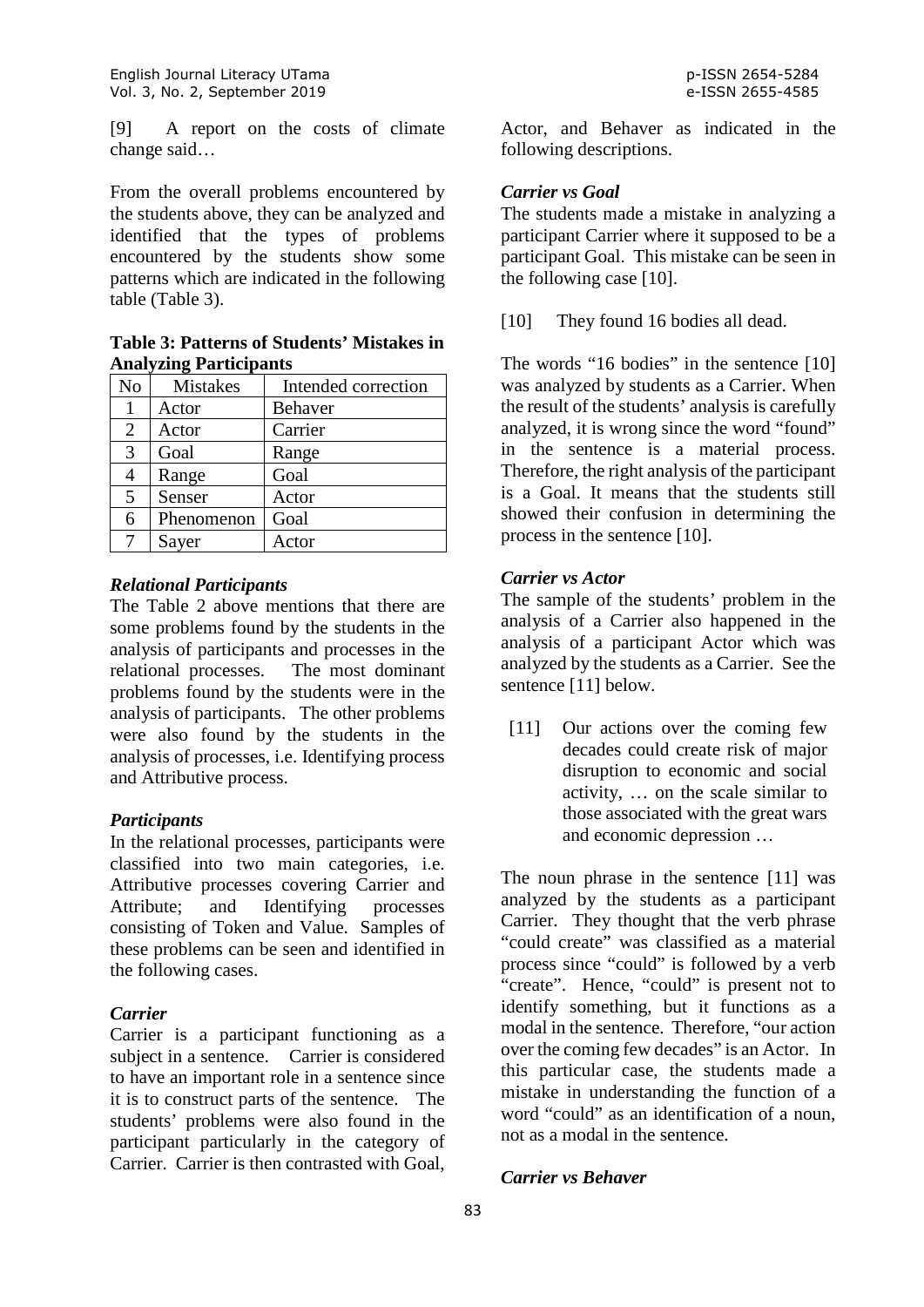An example of a wrong analysis done by the students is in the analysis of a Carrier. It supposed to be a participant Behaver, but it was mistaken analyzed by the students as a participant Carrier. See the sample of the case in the sentence [12] below.

[12] The benefits of determined worldwide steps to tackle climate change would greatly outweigh the cost.

The noun phrase "The benefits of determined worldwide steps to tackle climate change" was analyzed by students as a participant Carrier where it supposed to be a participant Behaver. Therefore, the phrase "would greatly outweigh the cost" is included into a behavioural process, not an identifying process. This problem was caused by the students' misconception in understanding the phrase where it supposed to be a process involving physiological and psychological behaviour.

### *Attributive*

### *Attribute vs Value*

The students' problem to differentiate participant Attribute from participant Value is explored in the following case [13].

[13] Budi Syahrial is the news presenter.

# **Table 4: Percentage of Processes**

The noun phrase "the news presenter" in the sentence [13] was analyzed by students as a participant Attribute where it supposed to be a participant Value. It is considered so since "is" in the sentence is functioning as a "attributive" in the sentence. It means that "is" to attribute the phrase "the news presenter", not to identify "the news presenter".

Based on the above cases, there are at least two conclusions that can be drawn from the students' problems. First, the students showed their confusion in identifying a process when the word "being" or "having" appeared in the sentence. Second, students showed their misconception in understanding the word "being" or "having" which appeared in the sentence. As the consequence, they made a mistake in identifying the category of the participant.

## **Processes**

Process can be considered a central to transitivity. It is realized by verbs. The verbs indicated in this process tend to express states of being or having (Halliday & Matthiessen, 2004, 2014). The problems of processes encountered by the students in the analysis of the transitivity are indicated in Table 4 below.

|                | Tuble is a contage of Frocesses |              |                         |                      |
|----------------|---------------------------------|--------------|-------------------------|----------------------|
| N <sub>0</sub> | <b>Types of Processes</b>       |              | <b>Frequency</b><br>(f) | Percentage<br>$(\%)$ |
|                | <b>Non-relational processes</b> |              |                         |                      |
|                | Mental                          |              | 10                      | 37.04                |
| $\overline{2}$ | Material                        |              | 9                       | 33.34                |
| 3              | Behavioural                     |              |                         | 3.70                 |
| 4              | Verbal                          |              |                         | 3.70                 |
| 5              | Existential                     |              |                         | 3.70                 |
| 6              | Relational                      |              | $\theta$                | $\Omega$             |
| 7              | Meteorological                  |              |                         | $\theta$             |
|                | <b>Relational processes</b>     |              |                         |                      |
|                | Attributive                     |              | 4                       | 14.82                |
| 2              | Identifying                     |              |                         | 3.70                 |
|                |                                 | <b>Total</b> | 27                      | <b>100</b>           |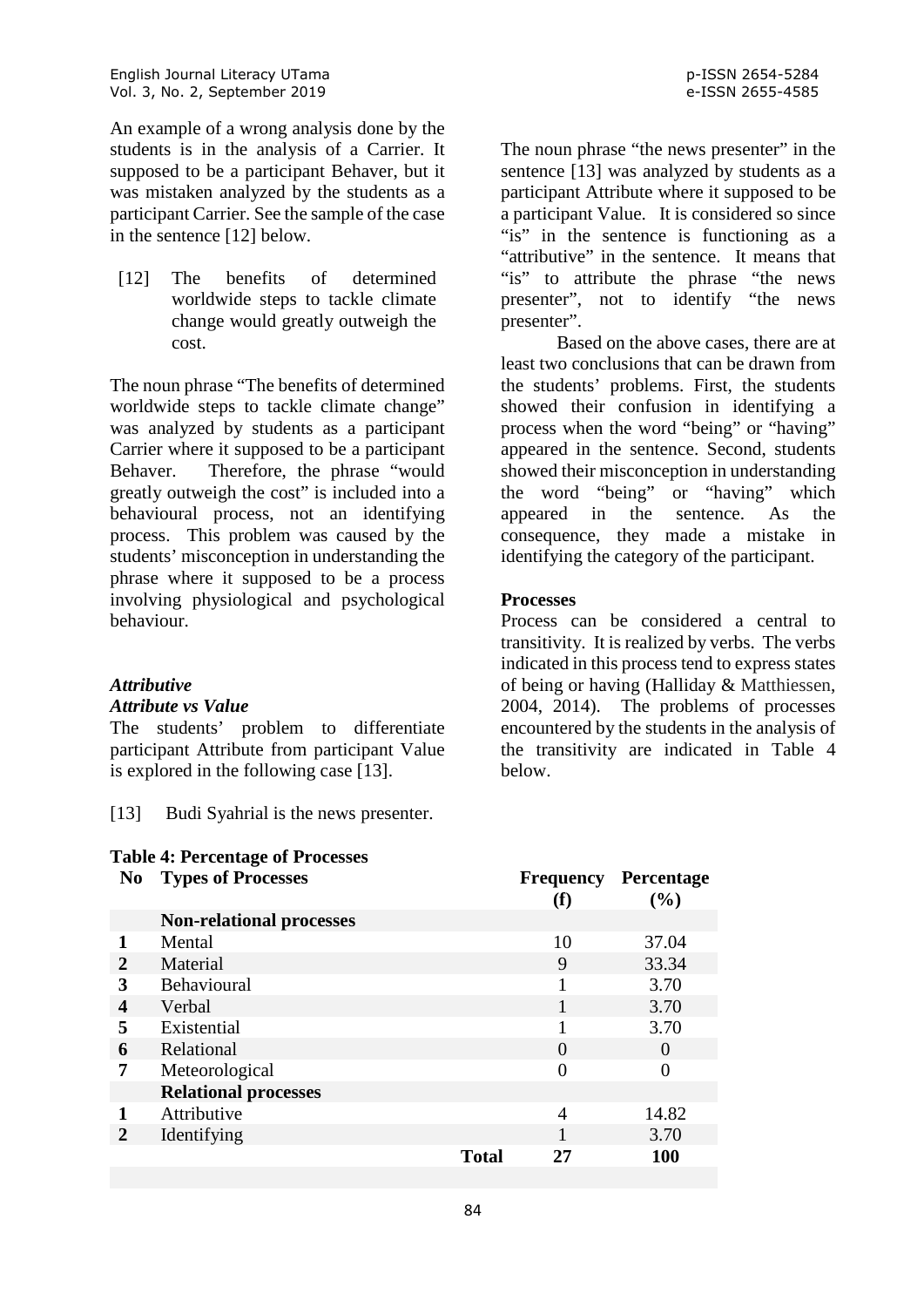Table 4 above shows that the students made some mistakes in term of processes in analyzing transitivity. Seen from the highest to the lowest, Mental process (37.04%) that belongs to non-relational process poses the highest percentage, followed by Material process (33.34%), then Attributive (14.82%) in relational process, and Behavioural, Verbal, Existential, and Identifying in the same percentage (3.70%) while relational and meteorological processes did not occur. The example of problems with processes encountered by the students in analyzing transitivity is described below.

| Text              | Words to analyze | Identified<br>Intended |             | Type of       |
|-------------------|------------------|------------------------|-------------|---------------|
|                   |                  | mistake                | type        | mistake       |
| Case 1:           | finds            | Mental:                | Pro:        | Pro: material |
| One man finds a   |                  | perception             | material    |               |
| live rabbits      |                  |                        |             |               |
| Case2:            | watch            | Mental:                | behavioural | Pro:          |
| Most people in    |                  | perception             |             | behavioral    |
| Padang cannot     |                  |                        |             |               |
| watch the news    |                  |                        |             |               |
| Case $3:$         | would outweigh   | Attributive:           | bahavioural | Relational    |
| The benefits of   |                  | intensive              |             | Processes:    |
| determined        |                  |                        |             | attributive   |
| worldwide steps   |                  |                        |             |               |
| to tackle climate |                  |                        |             |               |
| change would      |                  |                        |             |               |
| greatly           |                  |                        |             |               |
| outweigh the      |                  |                        |             |               |
| cost              |                  |                        |             |               |

**Excerpt 2: Problems with Processes**

From the example of Case 1, in Excerpt 2, the students classified the word "finds" as a mental process. The analysis can be considered incorrect since the word "finds" in the clause of the Case 1 is unconscious being. The Actor cannot be in purpose to find the rabbit. The Actor does a process of material doing physically without including emotional, intellectual, and sensory processes like in the following clauses. *One man finds a new formula.* The word "finds" in this clause can be categorized as a mental process since the activity of finding includes emotional, intellectual, and sensory activities such as searching, experiencing, and formulating. Hence, the word "finds" in the Case 1 should be a material process. Then, in the Case 2, students categorized the word "watch" as a mental process. As mentioned earlier that a mental process should include

activities, then, the word "watch" in the Case 2 cannot be classified as a mental process. Watching is one of Behavioural processes which is consciously done by the Behaver physiologically and psychologically. Therefore, the appropriate analysis is that the word "watch" should be a Behavioural process. Finally, in the Case 3 is an example of inappropriate analysis on relational process. Here, the phrase "would outweigh" was categorized as an Attributive process. The students spited the words "would out" so that they recognized it as "would outweigh" which belongs to an Attribute process. It supposed to be a Behavioural process.

Based on the cases of the students'

emotional, intellectual, and sensory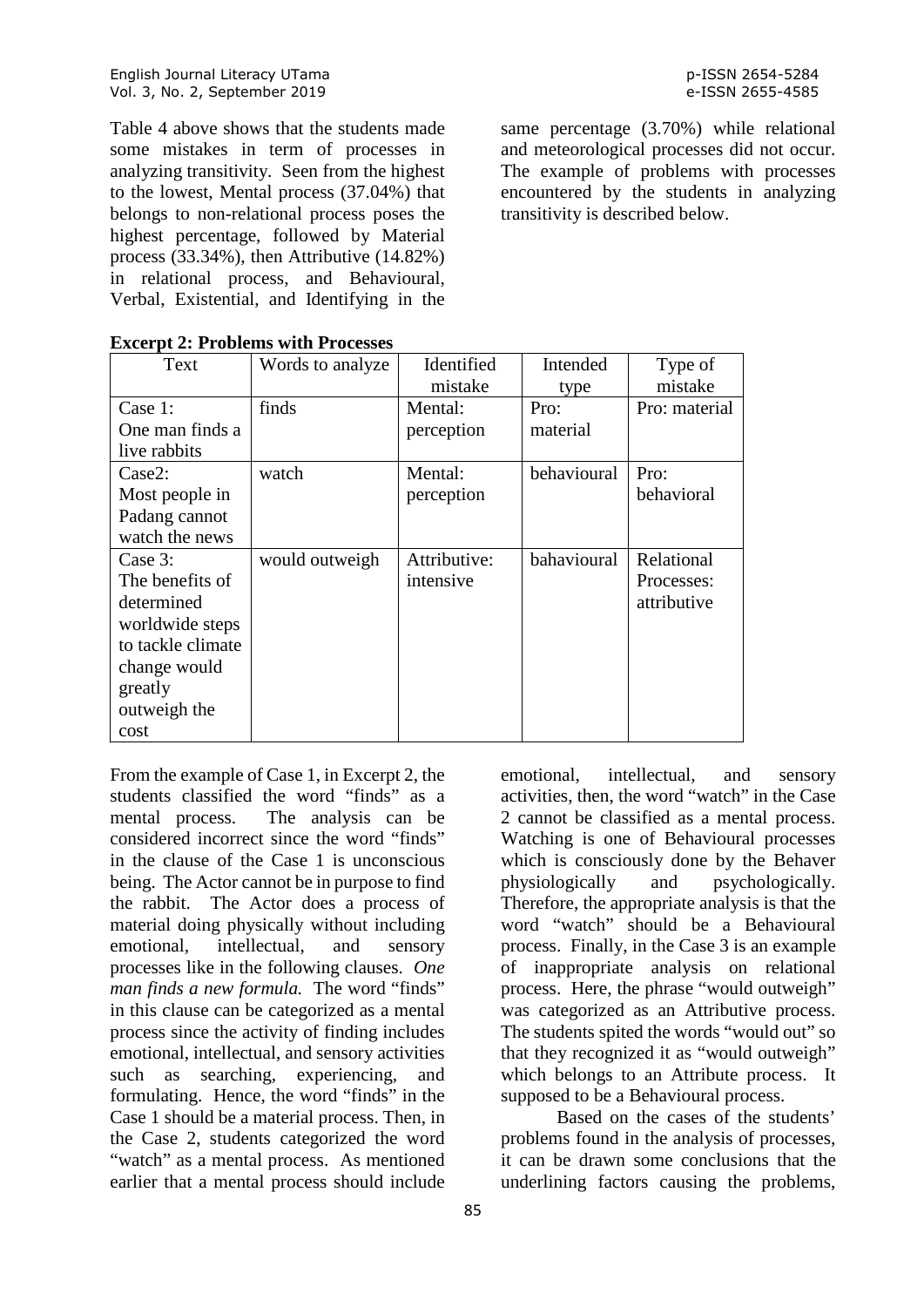among others, are: (1) the students misinterpreted the meaning of verbs in the sentences; (2) the students misunderstood the contexts of the sentences; and (3) the students did not comprehensively understand the significant differences in each of the processes. These problems have caused some confusion on the students in determining the appropriate processes, identifying the right participants, and choosing the most adequate circumstances in each of the sentences.

#### **Circumstances**

As it is earlier mentioned in the literature review, the circumstance is divided into seven main types which will answer questions such as when, where, why, how, and what. Meanwhile, the findings are then elaborated in seven types: Time, Place, Manner, Cause, Accompaniment, Matter, and Role. Each type of the circumstances is preceeded by a table which represents the findings derived from the data collection of the problems encountered by students in the analysis of transitivity in a Functional Grammar class. The details of the problems of the circumstances are presented in Table 5 below.

| N <sub>0</sub>   | <b>Types of Circumstances</b> |              | <b>Frequency (f)</b> | Percentage<br>$(\%)$ |
|------------------|-------------------------------|--------------|----------------------|----------------------|
|                  | Cause                         |              | 6                    | 37.50                |
| 2                | Manner                        |              | 4                    | 25.00                |
| 3                | Matter                        |              | 3                    | 18.75                |
| $\boldsymbol{4}$ | Place                         |              | ി                    | 12.50                |
|                  | Time                          |              |                      | 6.25                 |
| 6                | Accompaniment                 |              | 0                    | 0                    |
| 7                | Role                          |              | 0                    | $\left( \right)$     |
|                  |                               | <b>Total</b> | 16                   | <b>100</b>           |

#### **Table 5: Percentage of Circumstances**

Based on the Table 5 above, Cause (37.50%) is the most dominant problem faced by the students in analyzing the circumstances. It is then followed by, from the highest to the lowest, Manner (25.00%), Matter (18.75%),

Place (12.50%), Time (6.25%), while Accompaniment and Role did not occur. The problems with Cause are indicated in the examples below.

#### **Excerpt 3: Problems with Cause**

| <b>Text</b>                                                                         | <b>Words to analyze</b> | <b>Identified</b><br>mistake | <b>Intended</b><br>type | <b>Type of mistake</b> |
|-------------------------------------------------------------------------------------|-------------------------|------------------------------|-------------------------|------------------------|
| Case 1:<br>A friend of mine<br>shares her story of<br>riding in a public<br>minivan | her story of<br>reading | Cir: Matter                  | Goal                    | circumstance           |
| Case 2:<br>The whole<br>experiences was<br>really enjoyable for<br>me               | for me                  | Cir: Cause                   | Cir: Behalf             | circumstance           |

The sentence in the Case 1, Excerpt 3, is "*A friend of mine shares her story of riding in a*  *public minivan*". The students analyzed *her story of riding* as a circumstance of Matter.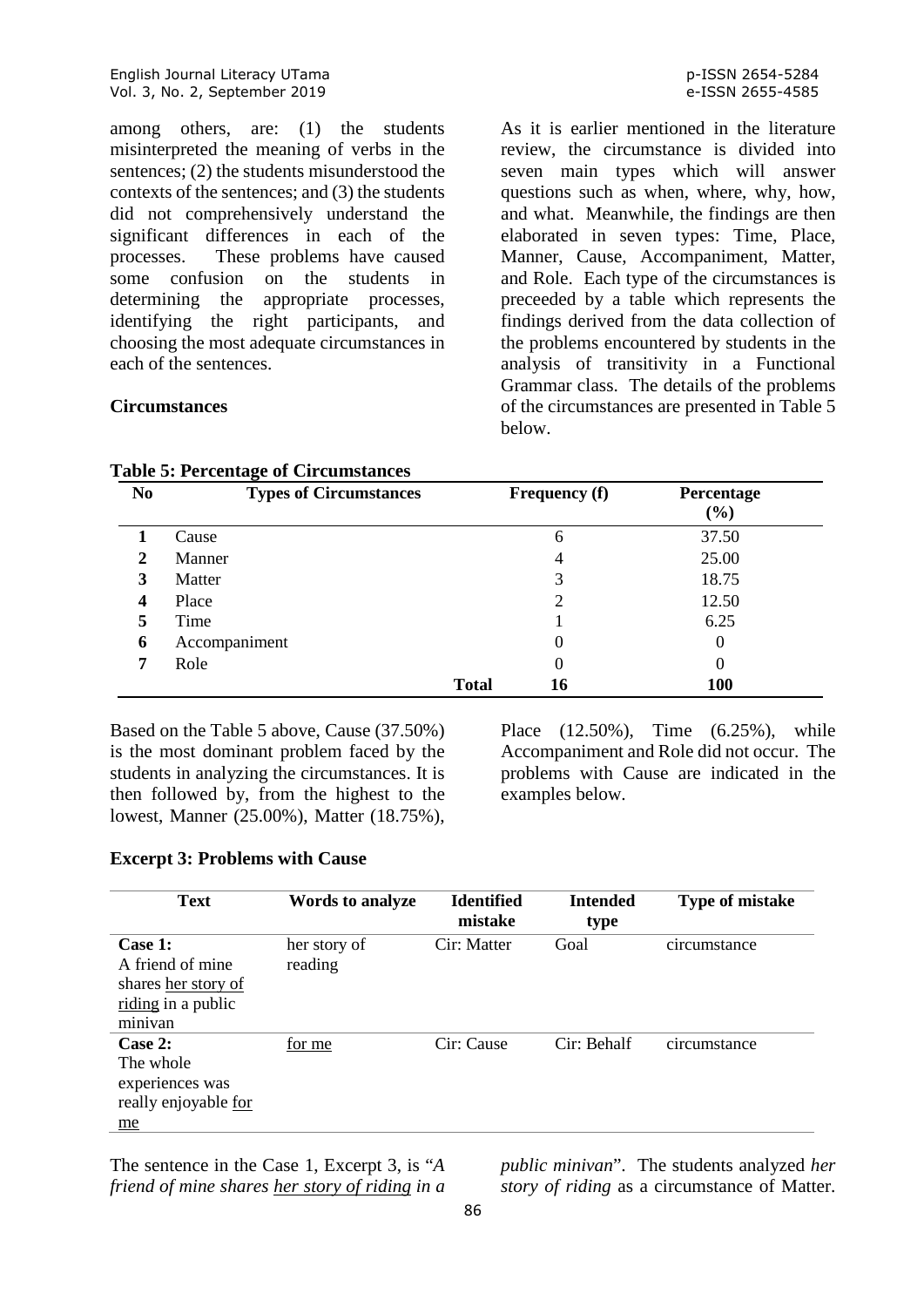This analysis is incorrect since in the Case 1, the Actor physically acts something that is to share the story. Hence, the word "shares" belongs to a Material process then her story of riding comes to a Goal. Meanwhile, in the Case 2, the students analyzed the words "for me" as a Cause. They did not mention the description in details that "for me" is included in a Behalf. It can be categorized as an incorrect answer since there are three types of Cause: Reason, Purpose, and Behalf. The words "for me" belongs to Behalf since it tells for whose sake and is probed by for whom.

## **CONCLUSION**

Based on the data findings and discussion above, some conclusions are drawn in the followings. The major problems encountered by the students in analyzing transitivity, from the most to the least dominant types of semantic categories are participants (46.9%), processes (33.3%), and circumstances (19.8%). The first semantic category, participants, indicates that the Actor shows the highest percentage (15.7%) and then followed by Goal, Senser, and Phenomenon (each reaches 13.2%) successively, then Carrier and Attribute (10.5%), and the rest (Range, Sayer, Behaver, Token, Value) successively achieves less than 10%. The second semantic category, processes, indicates that the mental process shows the highest percentage (37.04%) of the nonrelational processes and then followed by material process (33.34%), and behavioural, verbal, and existential (each reaches 3.70%) successively. Meanwhile, in the relational processes, attributive reaches 14.82% and followed by identifying (3.70%). In terms of circumstances, Cause is the most dominant problem encountered by the students (37.50%), then followed by Manner (25.00%), Matter (18.75%), Place (12.50%), and Time (6.25%). The ways out to solve the students' confusion on the major problems in analyzing transitivity were done through explaining differences of the conceptual framework of the functions of words and

providing the students with some relevant and contextual examples.

# **REFERENCES**

- Adjei, A.A., Ewusi-Mensah, L., and Okoh, H. (2015). Transitivity in political discourse: A study of the major process types in the 2009 state-of-the-nation address in Ghana. *Journal of Literature, Languages and Linguistics,* 16, 32-23.
- Caili, W. (2005). The process of transitivity in 'Weeping for my smoking daughter'. *CELEA Journal,* 28(1), 111- 115.
- Eggins, S. (2004). *An introduction to systemic functional linguistics* (2nd ed)*.* New York: Continuum.
- Gerot, L, and Wignell, P. (1995). *Making sense of functional grammar: An introductory workbook.* Reprinted with amendments. Cammeray, NSW: Gerd Stabler.
- Halliday, M. A. K. (1994). *An introduction to functional grammar* (2nd ed)*.* London: Edward Arnold.
- Halliday, M.A. K., and Matthiessen, C. M.I.M. (2004). *An introduction to functional grammar* (3<sup>rd</sup> ed). London: Arnold, a member of the Hodder Headline Group.
- Halliday, M.A. K., and Matthiessen, C. M.I.M. (2014). *An introduction to functional grammar* (4<sup>th</sup> ed). London: Routledge, Taylor & Francis Group.
- Kondowe, W. (2014). Presidents and ideologies: A transitivity analysis of Bingu wa Mutharika's inaugural address. *International Journal of Language and Linguistics,* 2(3), 174- 180.
- Lukmana, I., and Harto, S. (2010). *Syllabus of functional grammar* (*IG510*). English Education Department, Faculty of Language and Literature Education, Indonesia University of Education. Bandung: Unpublished Course Syllabus.